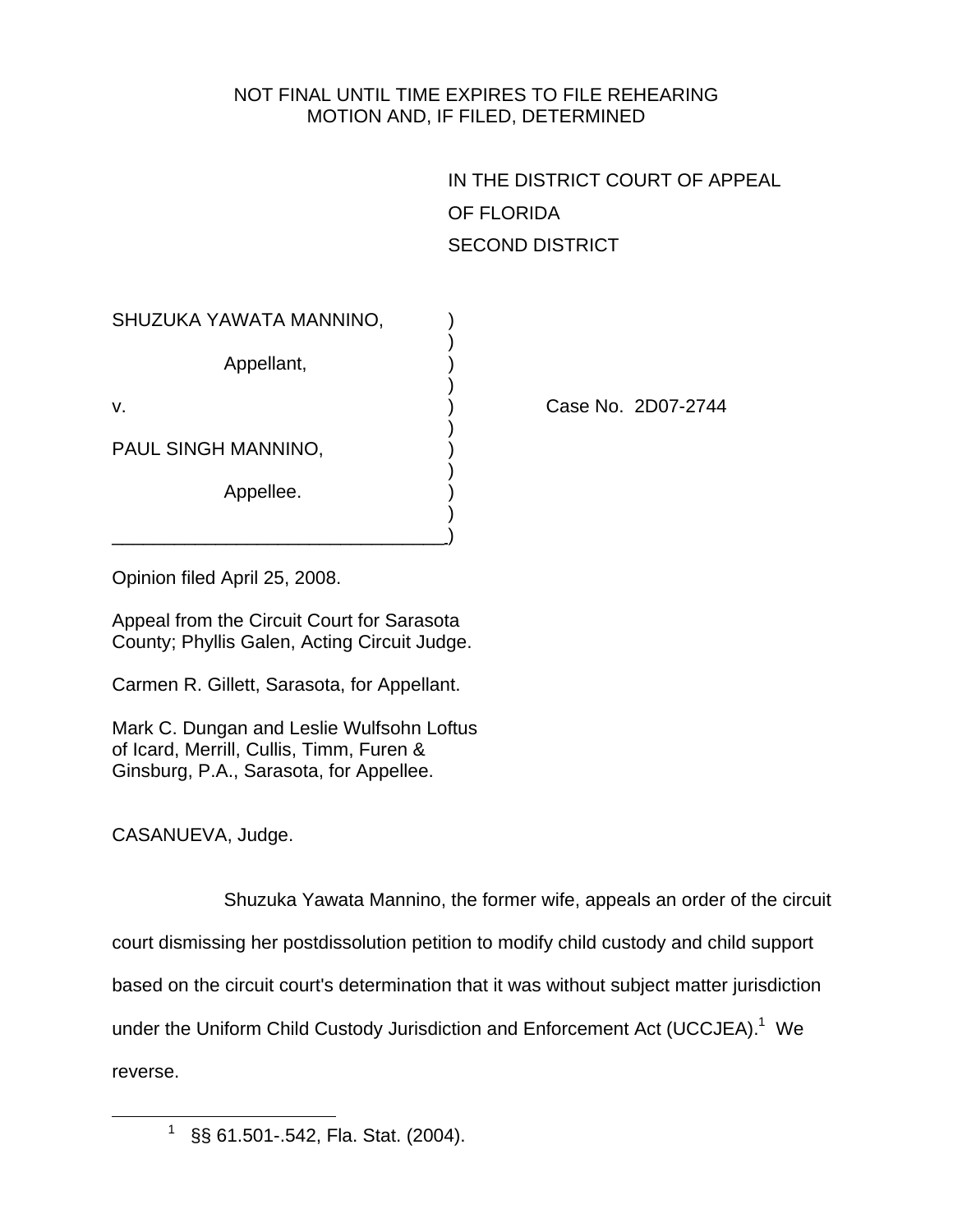Paul Singh Mannino, the former husband, is and has been at all times relevant to this proceeding a United States citizen and a member of the United States Air Force. Sgt. Mannino has had a lengthy overseas posting but, for purposes of the armed services, claims Florida as his home state. In fact, he has not resided in Florida for many years, including the six-month period immediately preceding the filing of his petition for dissolution of marriage.

 Mrs. Mannino is a Japanese citizen, currently living in New York State. She has never lived in Florida, including the six-month period preceding the filing of Sgt. Mannino's petition for dissolution of marriage, and has visited here only occasionally.

 Two sons were born in Japan of their marriage, and they have lived there continuously since their birth. The sons have had occasional trips to Florida to visit their paternal grandparents.

 Sgt. Mannino filed for dissolution of marriage in Florida in August 2004. In the UCCJEA affidavit filed in conjunction with the petition, required by section 61.522, he claimed Florida as the children's "home state." In January 2005 in Japan, the couple executed with all formal requisites a *kyogi rikon*, 2 the Japanese equivalent of an

 $\frac{1}{2}$ A *kyogi rikon* is a:

> [d]ivorce by consent in Japan [and] is provided for in Article 763 of the Civil Code of Japan.

> The divorce is effectuated by the filing and acceptance (*juri*) by a local municipal official of this form (in Japanese) [illustrated on the website] containing the information required pursuant to Article 76 of the *Kosekiho* (Family Registration Law) and Article 764, 765 and 739 of the Civil Code.

Jeremy Morley, International Family Law - Kyogi Rikon (Consent Divorce), http://www.international-divorce.com/kyogi\_rikon.htm, last accessed on March 18, 2008. See generally, Note, Japanese Family Law, 9 Stan. L. Rev. 132, 150-53 (Dec. 1956).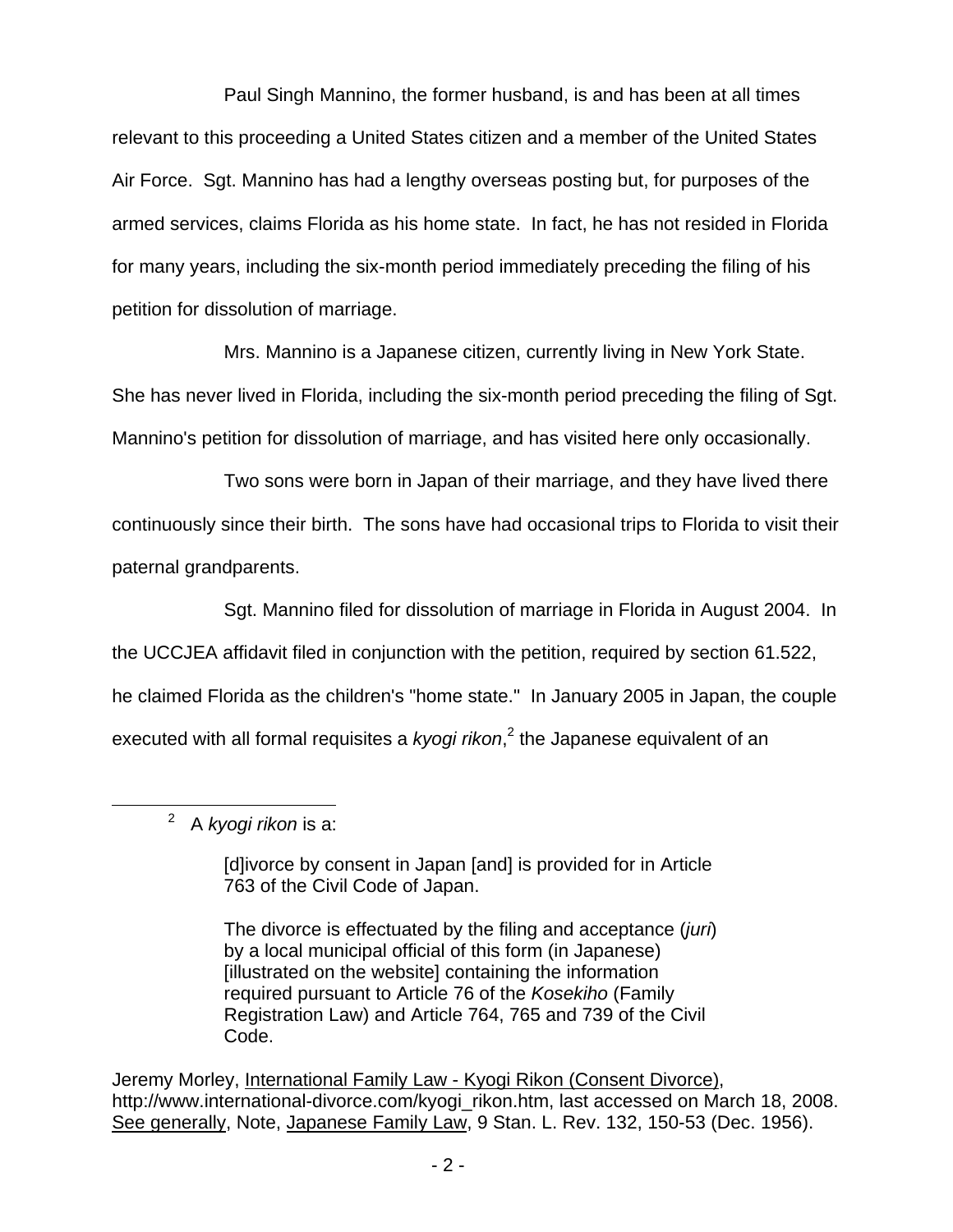uncontested divorce. Under the terms of this Japanese divorce, Mrs. Mannino allegedly gave up her sons to Sgt. Mannino's custody and care and without any obligation on her part for their support. After execution of the *kyogi rikon*, and in the then still ongoing Florida dissolution proceedings, the parties entered into a marital settlement agreement in which Mrs. Mannino agreed that Sgt. Mannino would have sole parental responsibility of the boys and their primary residential custody, and Mrs. Mannino would have specified visitation. $3$  In June 2005, the circuit court entered a final judgment of dissolution, incorporating the marital settlement agreement and all its terms. The court also ordered that Mrs. Mannino pay specified child support. No appeal was taken from this final judgment of dissolution.

 When Mrs. Mannino began experiencing problems with visitation and other perceived violations of the marital settlement agreement, she filed a postdissolution petition to modify child custody and child support in June 2006. $4$  She also sought, under Florida Rule of Civil Procedure 1.540, relief from the child custody and parental responsibility portions of the final judgment of dissolution due to intrinsic fraud. Further, she moved for a judgment finding Sgt. Mannino in contempt for impairing visitation with her sons. Sgt. Mannino countered by filing a motion to dismiss her petition, based on lack of subject matter jurisdiction. He grounded this motion on a

 $\overline{a}$ 

We make no comment in this opinion on the legal effect of the parties' Japanese divorce on these proceedings because it is unnecessary to the basis of our holding.

<sup>3</sup> The parties' marital settlement agreement also stated that Florida law would govern and, for purposes of the UCCJEA, that Florida was the children's "home state." Otherwise it gave to Mrs. Mannino rights concerning the children's surname and dealings with future potential stepmothers, but she waived any right to alimony then or in the future.

 $4$  In the meantime, in August 2005, Sgt. Mannino had petitioned for modification, but Mrs. Mannino was able to defeat this petition in March 2006 with a meritorious motion to dismiss.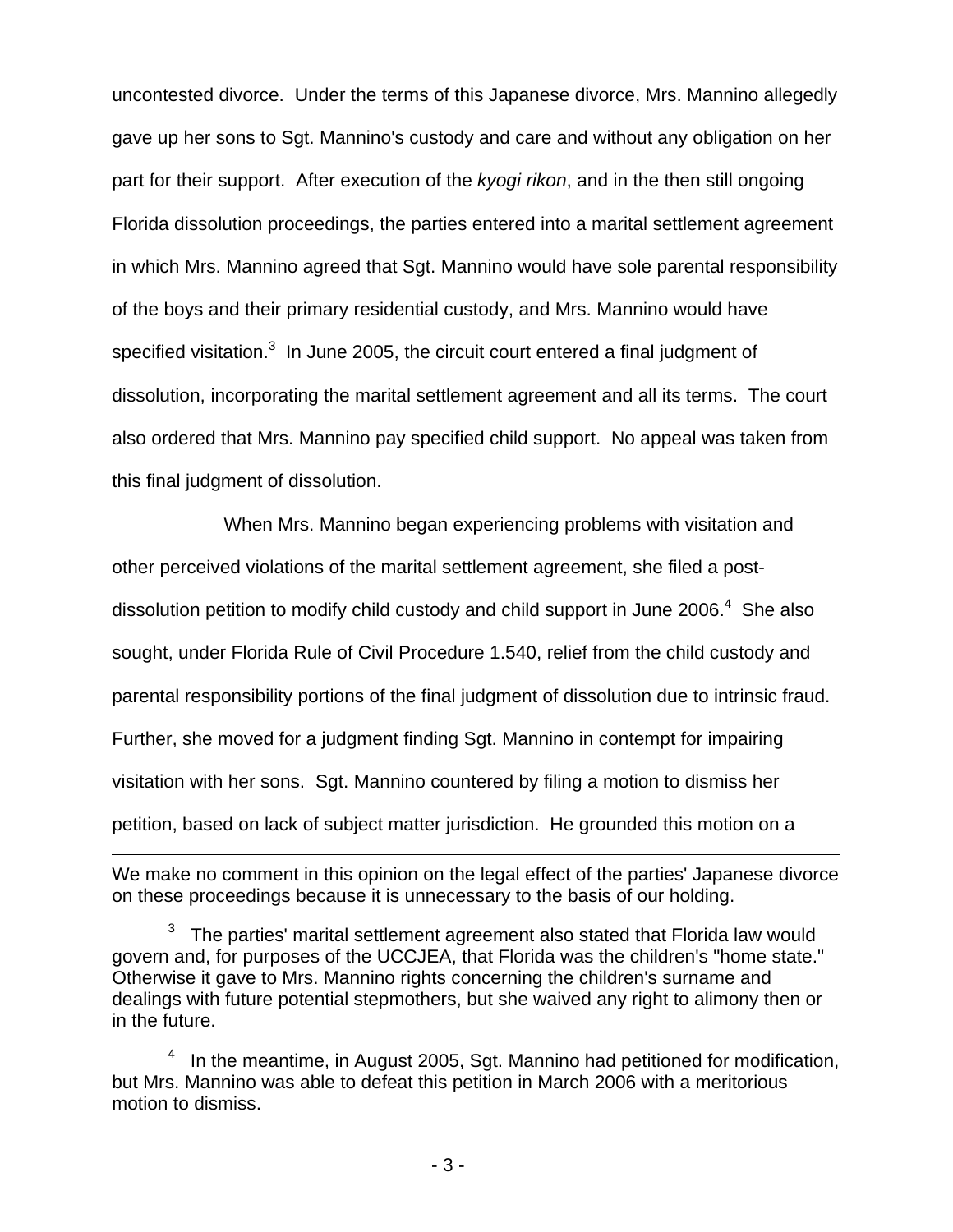claim that the child custody and child support portions of the Florida dissolution judgment were a nullity because the circuit court had not had in August 2004, and still did not have in 2006, jurisdiction to decide such matters because Florida was not the "home state" of the children. Because the Florida child custody decree was a nullity, he argued, that left the Japanese divorce as controlling under which Mrs. Mannino had no right to custody of or visitation with the children. He offered to return all monies constituting child support that he had received from her under the Florida dissolution judgment. After a hearing, the circuit court agreed with Sgt. Mannino's characterization of all prior proceedings, accepted his reasoning regarding subject matter jurisdiction, and dismissed Mrs. Mannino's position. We conclude that the trial court erred but not for the reasons advanced by it.

 In order to nullify the child custody and support provisions set forth in the Florida dissolution judgment, Sgt. Mannino is required to attack that judgment collaterally by seeking relief pursuant to rule 12.540, which provides: "Florida Rule of Civil Procedure 1.540 shall govern general provisions concerning relief from judgment, decrees, or orders . . ." His motion to dismiss Mrs. Mannino's postdissolution petition is an inappropriate means to achieve that end. As it stands now, that 2004 dissolution judgment still controls, not having been reversed on appeal.<sup>5</sup> "A judgment entered by a

 $\frac{1}{5}$  $5$  Sgt. Mannino's claim that the court in Florida did not have subject matter jurisdiction over child custody matters at the time of the dissolution judgment presents an arguable issue. See § 61.503(7) (" 'Home state' means the state in which a child lived with a parent or a person acting as a parent for at least 6 consecutive months immediately before the commencement of a child custody proceeding."); N.W.T. v. L.H.D., 955 So. 2d 1236 (Fla. 2d DCA 2007) (discussing the meaning of "home state" in the context of a custody proceeding in a dependency case); Flores v. Saunders, 674 So. 2d 767 (Fla. 5th DCA 1996) (discussing application of the similar "home state" provisions of the precursor to the present UCCJEA); McCabe v. McCabe, 600 So. 2d 1181, 1186 (Fla. 5th DCA 1992) ("The fact that Florida may be the twins' legal residence or legal domicile does not necessarily mean that the children lived in Florida